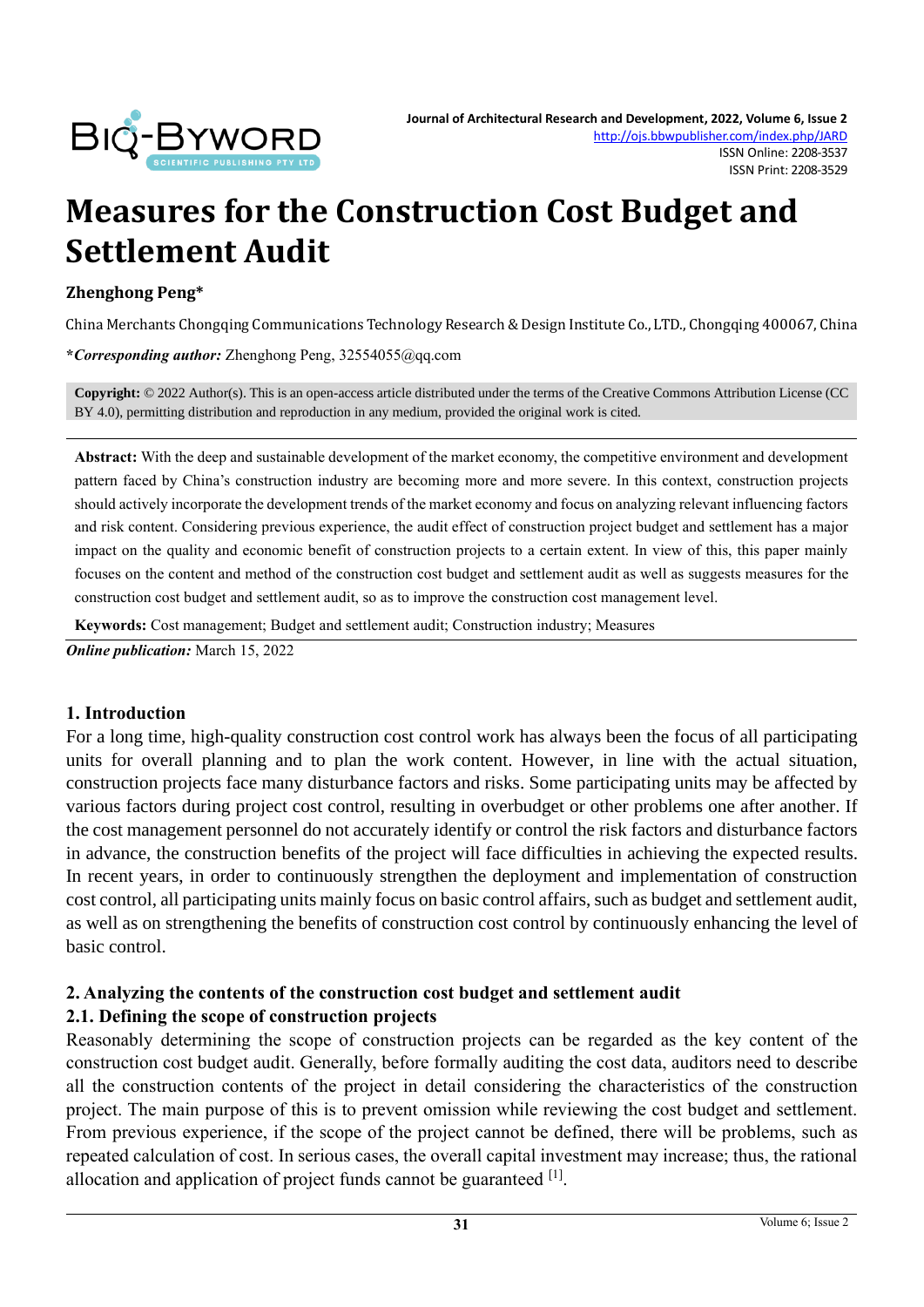# **2.2. Auditing quantities**

As a challenging aspect of the construction cost budget and settlement audit, the audit of quantities will take a relatively long time because there are many construction contents involved in a project. In order to ensure that the auditors can complete the estimation analysis and audit management of the quantities within a limited time, they must have good drawing analysis ability and cost management ability. It is imperative to strengthen the audit and analysis of the quantities of construction projects as well as reduce work errors.

# **2.3. Expense audit**

In the cost review stage, auditors are required to implement the budget and settlement estimation in advance. During that period, it is necessary to focus on the determination and analysis of the equipment cost and material cost involved in the construction of the project. According to the results from the analysis and feedback, different cost accounting objects and various cost accounting forms should be reasonably grasped. It should be noted that in the actual construction process, due to the influence of on-site design changes and other factors, the use of various funds will fluctuate. In view of this, auditors must consider the needs of construction cost control, respond to possible emergencies in advance, and reduce the waste of resources or the increase of capital cost  $[2]$ .

# **3. Methods of audit in construction cost budget and settlement**

# **3.1. Comprehensive audit**

As a common method and measure for the audit of construction cost budget and settlement, comprehensive audit emphasizes that the auditor should take the initiative to accurately audit the unit price and quantity of the construction project in line with the current market quota form and relevant contents. In the process of audit and analysis, auditors also need to rely on the construction drawings of construction engineering and the contents of construction standards to ensure the accuracy and rationality of audit calculations. From the perspective of applicability, comprehensive audit is more suitable for those construction cost management with relatively small investment and simple construction form. From the management feedback, the audit efficiency can be further enhanced through the rational application of this method. There may be repeated operation problems in the application of this audit method. Therefore, it is suggested that auditors should strengthen the prevention and management of such problems.

# **3.2. Group plan audit**

Differing from comprehensive audit, group plan audit is more suitable for the cost management of those engineering projects with relatively large quantities. It is emphasized that auditors should adhere to the audit requirements of the grouping plan, reasonably define the grouping contents of projects involved in construction cost budget and settlement, as well as make overall deployment. From previous experience, group plan audit shows strong pertinence and efficiency, which can effectively solve the issue of omission that is common in traditional audit methods.

# **3.3. Key audit**

Key audit is completely different from the aforementioned two methods in content and form. This method focuses more on the audit and analysis of the quantities involved in the relatively important construction part of the project. For example, in the budget and settlement audit management of concealed works and key works, key audit is usually used to complete the audit and analysis of quantities. In the process of applying this method, auditors should adhere to the implementation of the concept of fine management to ensure the audit management effect [3].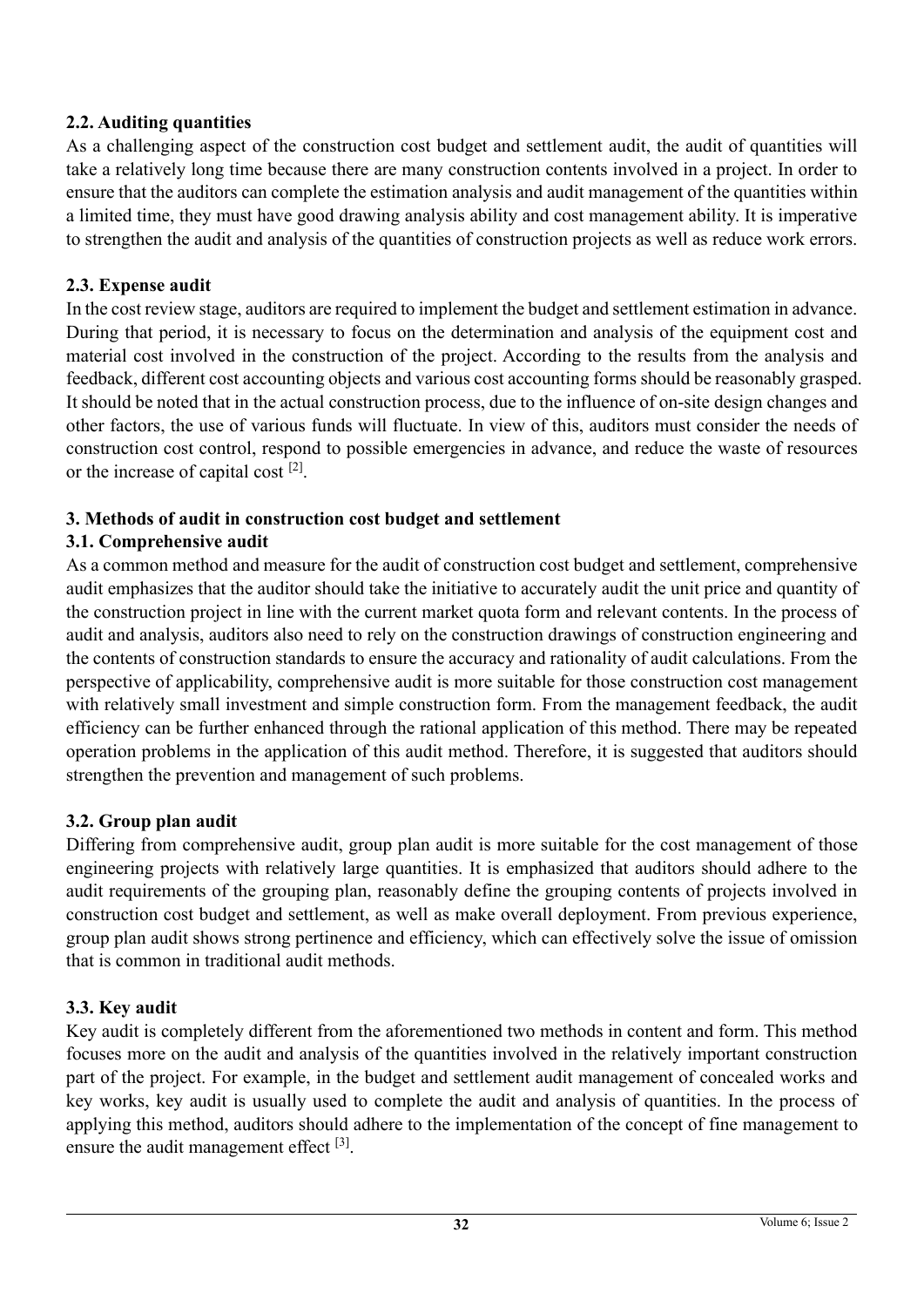# **4. Measures and suggestions for construction cost budget and settlement audit**

## **4.1. Pay attention to the key points of the audit and improve the level of project cost management**

As an important, yet difficult part of the construction cost budget and settlement audit, quantity audit requires the auditors to actively collect and analyze the construction quantity data and information as well as complete the quantity calculation with high quality. At the same time, during the audit management period, the auditors should standardize and unify the construction quantities and pricing units, so as to ensure the smooth development of the audit.

It should be noted that in order to ensure that the audit effect reaches the expectation, relevant responsible personnel should take the initiative to understand the engineering geological conditions and transportation at the construction site in advance, so as to reduce the blindness of the audit work. Moreover, when preparing the work plan for the construction cost budget and settlement audit, auditors should always carry out scientific implementation in accordance with the contents of the contract and relevant requirements. In this process, the details of the contract terms should be analyzed properly.

#### **4.2. Perform well in drawing audit and on-site visa to enhance the accuracy of audit results**

The scientific implementations of drawing audit and on-site visa can be regarded as important means to effectively enhance the accuracy of audit results. Concerning the audit of project cost budget and settlement, auditors should strictly control the key works, such as visa submission and project changes, as well as complete the review and processing of visa and other documents in time. If it is found that the content is inaccurate during the audit, auditors must pay more attention to it, so as to reduce the error of project cost management. Other than that, in the on-site construction stage, auditors should also bear their own cost management responsibility and focus on the cost of materials and equipment used at the site in strict accordance with the pre-settlement audit management standards and the requirements of admission inspection standards.

## **4.3. Enhance the professional quality of staffs and eliminate the overbudget issue**

From previous experience, the construction cycle of some large-scale construction projects is relatively long, which may be affected by several uncertain factors during construction, leading to design changes. When there is a design change, auditors should analyze the causes of the design change in an in-depth manner and scientifically take targeted measures to strengthen the proper handling of the issue, so as to prevent the overbudget phenomenon.

On one hand, it is necessary to strengthen the consciousness of budget and settlement auditors in terms of their job responsibilities as well as prevent and control the factors that cause problems with design change in advance. On the other hand, auditors and cost managers should be deeply aware of the importance of their post and responsibilities as well as strengthen the accurate acquisition of key data and information of projects through field investigations or other means in advance. In addition, relevant personnel engaged in cost control should constantly update their knowledge structure and professional understanding to minimize the overbudget issue [4].

## **4.4. Improve the audit management system and strengthen the interaction between departments**

In order to reduce the problems in the budget and settlement audit management affairs, all departments should build a good interactive relationship, which helps focus on improving the budget and settlement audit management system. For example, prior to audit work, the construction unit can strengthen the early response and effective treatment of audit risks by establishing scientific and standardized audit procedures. After the audit, the responsible party shall sign for confirmation. In the contract signing stage, the members of both parties should focus on inspecting the contents of the contract.